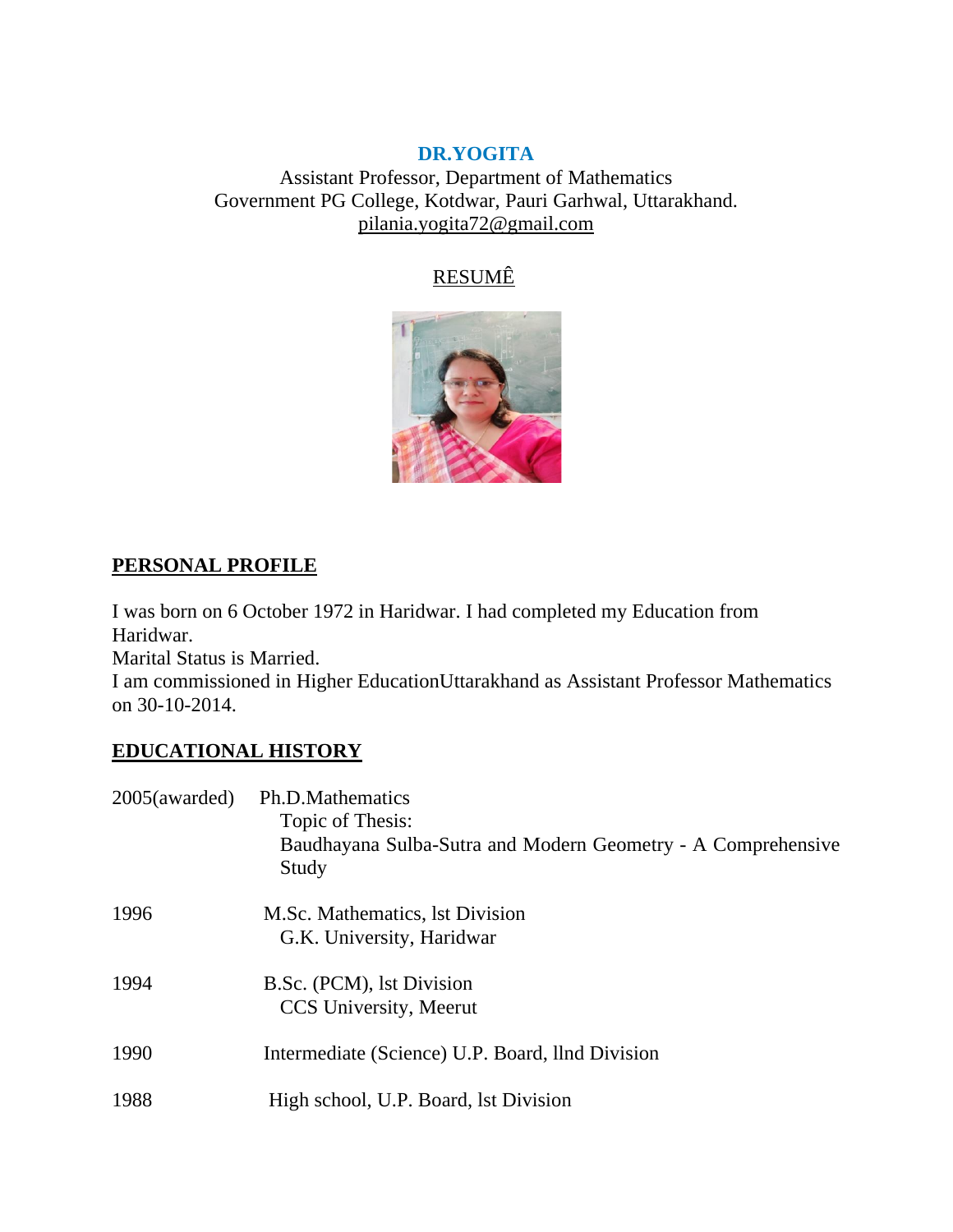# **PROFESSIONAL APPOINTMENT**

30/10/2014- Present - Assistant Professor, Department of Mathematics, Dr.P.D.B. Himalayan Government PG College, Kotdwar 08/1996- 01/2006 At Various UG & PG Colleges during the Period Taught- Mathematics (Various Papers) as Tutor

08/12/2006- 29/10/2014 Contractual lecturer during the period in Government PG College, Kotdwar, Garhwal

# **TEACHING / RESEARCH/ ACADEMIC EXPERIENCE**

Overall 20 years of Teaching /Research Experience

- 20 years of Teaching experience for UG and PG classes.
- Participating and performing successfully in the above continuous duration all UG and PG UniversityExamination activities including invigilation/flying/supervision duties, setting of question papers,evolutions of answer sheets and conducting sessional tests, assignments, seminars etc.in PG semester classes.
- Research guidance- Supervisor of M.Philcourses from Periyar Institute of distance education,Periyar University, Salem- Tamil Nadu

# **SEMINARS / CONFERENCES / WORKSHOPS / TRAINING PROGRAMMES**

Attended many Seminars, Conferences, Workshops, Training Program and Short-Term Courses.(list attached )

### **PUBLICATIONS**

Two text Books are published for B.Sc. (Co-author)

- i. Algebra, Anand Publisher, ISSN|ISBN No.- 93-86080-38-7
- ii. Linear Algebra, Anand Publisher, ISSN|ISBN No.- 987-93-86080-15-8

Total 14 Research Paper/Article are published in National and International Journals.

# **AWARDS/HONOURS**

• I was honored by the Nature Conservation and Promotion Campaign Organization for doing remarkable work in the field of education.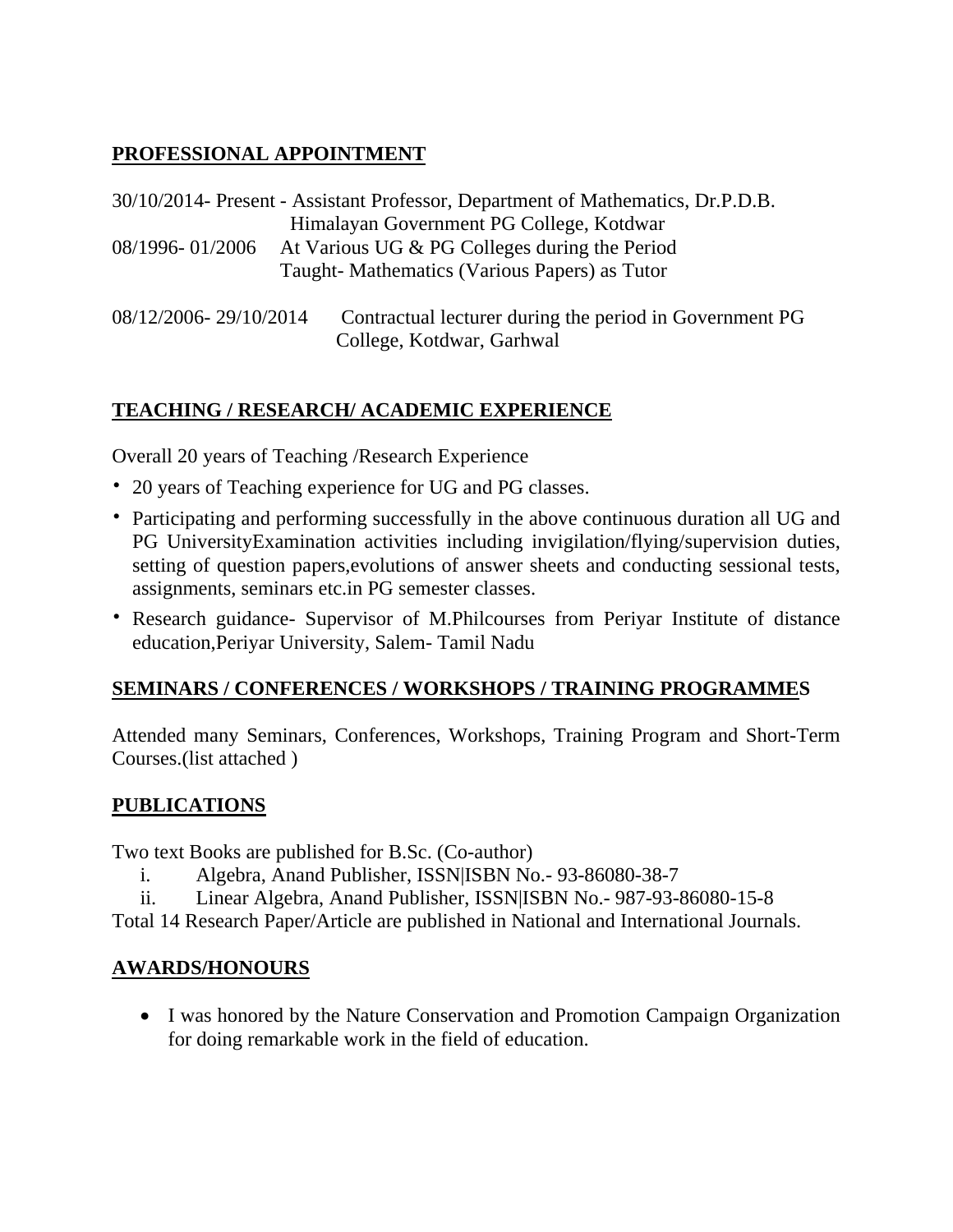- Work as a Resource person on "Refresher Course for Secondary School Teachers" (Science and Mathematics); Organized by CTE Govt. P.G. College, Kotdwar, Garhwal.
- University Topper in M.Sc. Mathematics, Year 1996, From G.K University, Haridwar.

### **Details of Seminar /Workshops**

#### **Session 2014-15**

- 1. Participated and PresentedPaper in National Seminar on " National and Regional Perspectives for Quality Teachers Education : Ways and Means" organized by department of B.Ed. and college of Teacher Education Government PG College ,Kotdwar Garhwal (U.K) February 7- 8 2015.
- 2. Workshop on "Water Conservation and Water Quality Management using GIS/ GPS "organized by USERC and USAC ,Dehradun at Government PG College ,Kotdwar on 22-02-2015.
- 3. Participated and Presented paper in National Seminar on "Development and Ecological Challenges: A need for Paradigm " organized by department of , Government PG College ,Kotdwar, March 21-22,2015.

### **Session 2015 -16**

- 1. Participated and PresentedPaper in International Seminar on "RegionalHistory:Issues and Challenges" organized by department of History,MultaniMal Modi College Modinagar,(U.P) India ,24 February 2016.
- 2. Participated in National conference on "Climate Change, Evironmental Hazards and Biodiversity Conservation" organized by Sahu Jain College, Najibabad (U.P) 27 -28 March 2016.
- 3. Participated one day workshop on "Building Awareness on Intellectual Property Rights" organized by department of B.Ed. Dr P.D.B.H Government PG College, Kotdwar Pauri Garhwal ,19 September 2015.

### **Session 2016-17**

- 1. Participated and Presented Paper in International conference on "Global Initiative in Applied Sciences and Green Technologies" jointly organized by :Scientific Educational and Research Society Meerut India and SRM University, Delhi- NCR Campus ,Modinagar, Ghaziabad (U.P); 09-11 September 2016.
- 2. Participated and Presented Paper in National Conference on "Current Trends in Applied Sciences" jointly organized by I.Q. A.C and faculty of Science at J.V. Jain College Saharanpur (U.P); 18 t& 19th March 2017.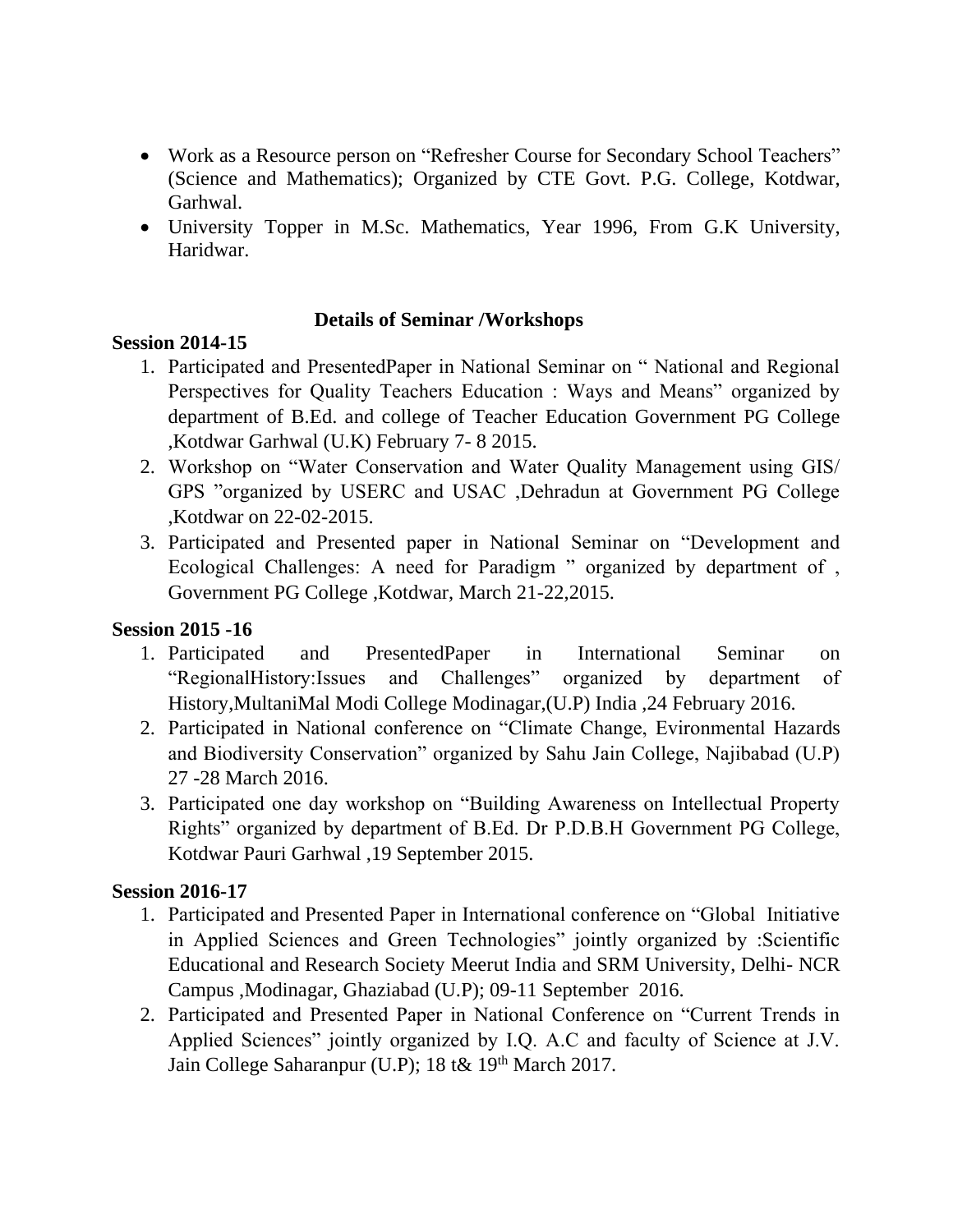3. Participated one day workshop on "Utilization of Remote Sensing , Geographical Information System and Information Communication Technology in Modern Times in Perspective of Uttarakhand organized by Government PG College ,Kotdwar, Pauri Garhwal (U.K); 30 November 2016.

#### **Session 2017-18**

- 1. Presented paper in National Conference on "History of MathematicalSciences" organized by department of Mathematics,S.G.R.R.(P.G) College ,Dehradun ;October 05-07 ,2017.
- 2. Presented paper in National Conference on "Advances in Operations Research and Mathematical Sciences" AORMS- 2018 organized by department of Research and Post Graduate Studies in Mathematics and department of Statistics, Vardhaman College Bijnor( U.P ); 24- 25 February, 2018.
- 3. Presented paper in National Conference on "Advances in Mathematics and its Applications" (NCAMA 2018), organized by department of Mathematics, M.B. Government PG College ,Haldwani (Nainital), UK, 17 -18 March, 2018.

#### **Session 2018-19**

- 1. Presented paper in National Seminar on "Digitalization in India: The Way to Knowledge Economy" organized by Sahu Jain (PG) College ,Najibabad (U.P) 21 -22 Dec, 2018.
- 2. Presented paper in National Seminar on "Current and Future prospects of Science Research in India" organized by school of Sciences, IFTM University Moradabad (U.P) ,15 -16 March,2019.

### **Session 2019-20**

- 1. Presentingand Participating in National women seminar on "सामाजिक समावेशनमें महिलाओं कीभूमिका" organized by M.K.P (P.G) College Dehradun (U.K ) ,14 September 2019.
- 2. Presented paper in International Conference on " Interdisciplinary Research for Sustainable Development: Innovation and Opportunities( ICI RSD-2020) organized at Vardhman college, Bijnor (U.P) , February 14- 16 ,2020.
- 3. Presented poster paper on "Graph Theory in everyday life" in International conference on "Recent Trends in Advancement of Mathematical and Physical Sciences" organized by Deva Nagri College ,Meerut( U.P) held on May 22-23 ,2020.

#### **Session 2020-21**

1. Participatedand Presented Paper in International Webinar on the Topic "Biodiversity Conservation Through Environmental Education for Sustainable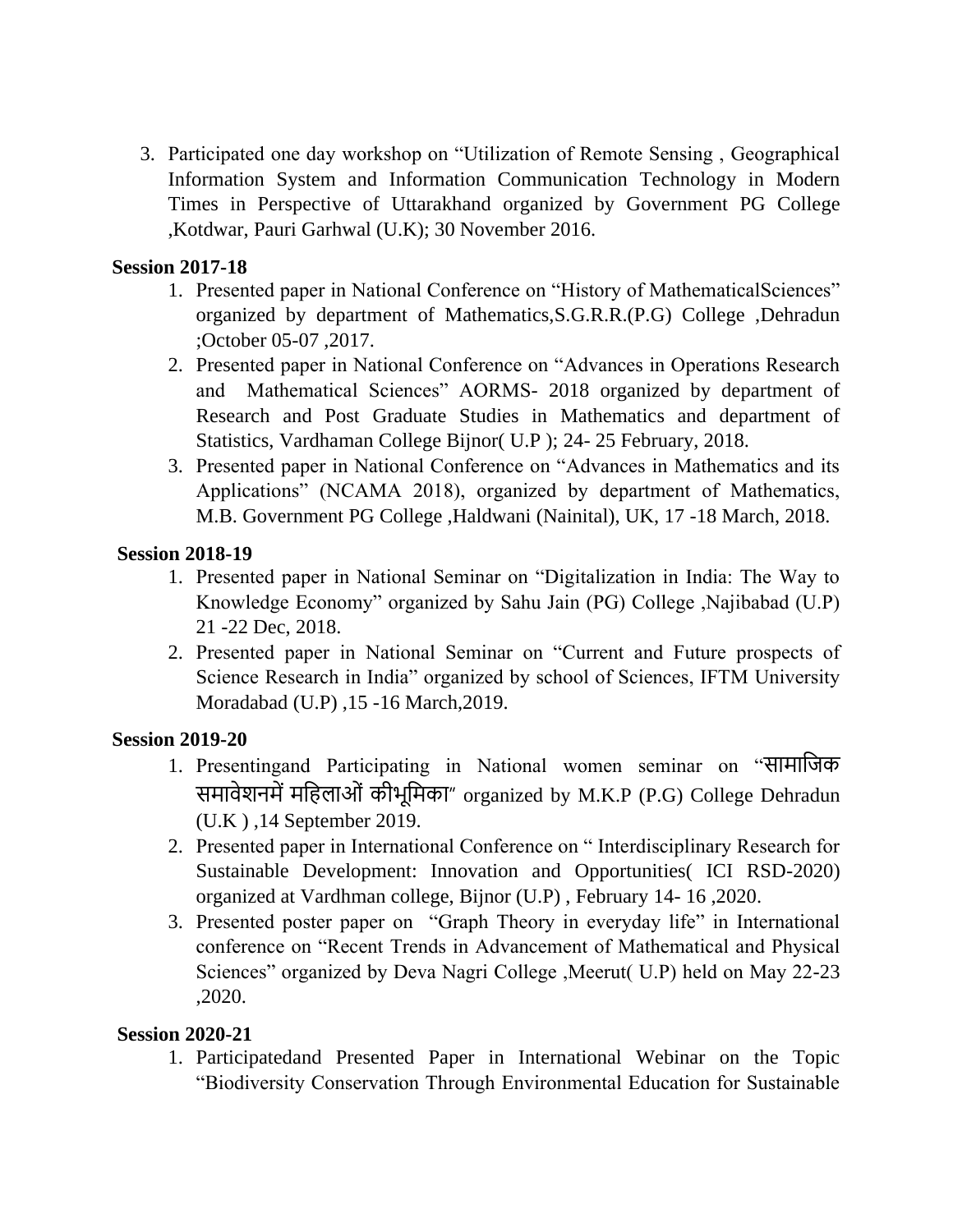Development" held on 29 July, 2020 at Government PG College ,Kotdwar , Garhwal.

- 2. Participated as contributory speaker in International Conference on Nonlinear Analysis and its application (ICNAA 2020) organized by department of Mathematics Dayanand Science College, Latur ,27- 29, July 2020.
- 3. Presented a research paper on the topic "Various Indian Inventions on Mathematics" in the 9th National Conference on Mathematics Education organized by NCERT, Regional Institute of Education, Bhopal through online mode from  $20<sup>th</sup>$  to  $22<sup>nd</sup>$  December 2020.
- 4. Presented paper in International Conference on "Role of Yoga, Peace, ICT and Environmental Education for Sustainable Development" organized by CTE and department of B.Ed., Government PG College, Kotdwar held on 23&24 March 2021.
- 5. Participated in online workshop on Recent Trends in Domination and Graph Labelling (RTDGL 2021) organised by department of Mathematics , College, University of Delhi in collaboration of Academy of Discrete Mathematics and Applications (ADMA) during 27th May  $31<sup>st</sup>$  May 2021.

## **Session 2021-22**

- 1. Participated in one day workshop on "Nuclear Science and Technology" organised by department of Chemistry, Physics and Alumni Association Government PG College Kotdwar, Uttarakhand held on 21 October 2021.
- 2. Participated in one day symposium on "Sparrow Conservation" organized by Government PG College Kotdwar, Pauri Garhwal (UK ) on 29 November, 2021.
- 2. Presented paper in National Seminar on" भारत के महानशिक्षाशास्त्री, दार्शनिक, साहित्यकार एवं महापुरुषों का पथ प्रदर्शन" organised by Tirthankar Mahaveer University held on 3, 4, 5 February 2022.

## **Professional Development Programs, viz., Orientation Programs, Refresher Programs, Faculty Development Programs, Short Term Training Programs.**

### **Session 2014-15**

• Participated in one day Orientation Programme held on 17 .11 .14 at CTE Kotdwar, Dr . P.D.B.H. Government P.G College, Kotdwar, Pauri Garhwal(U.K)

**Session 2016-17**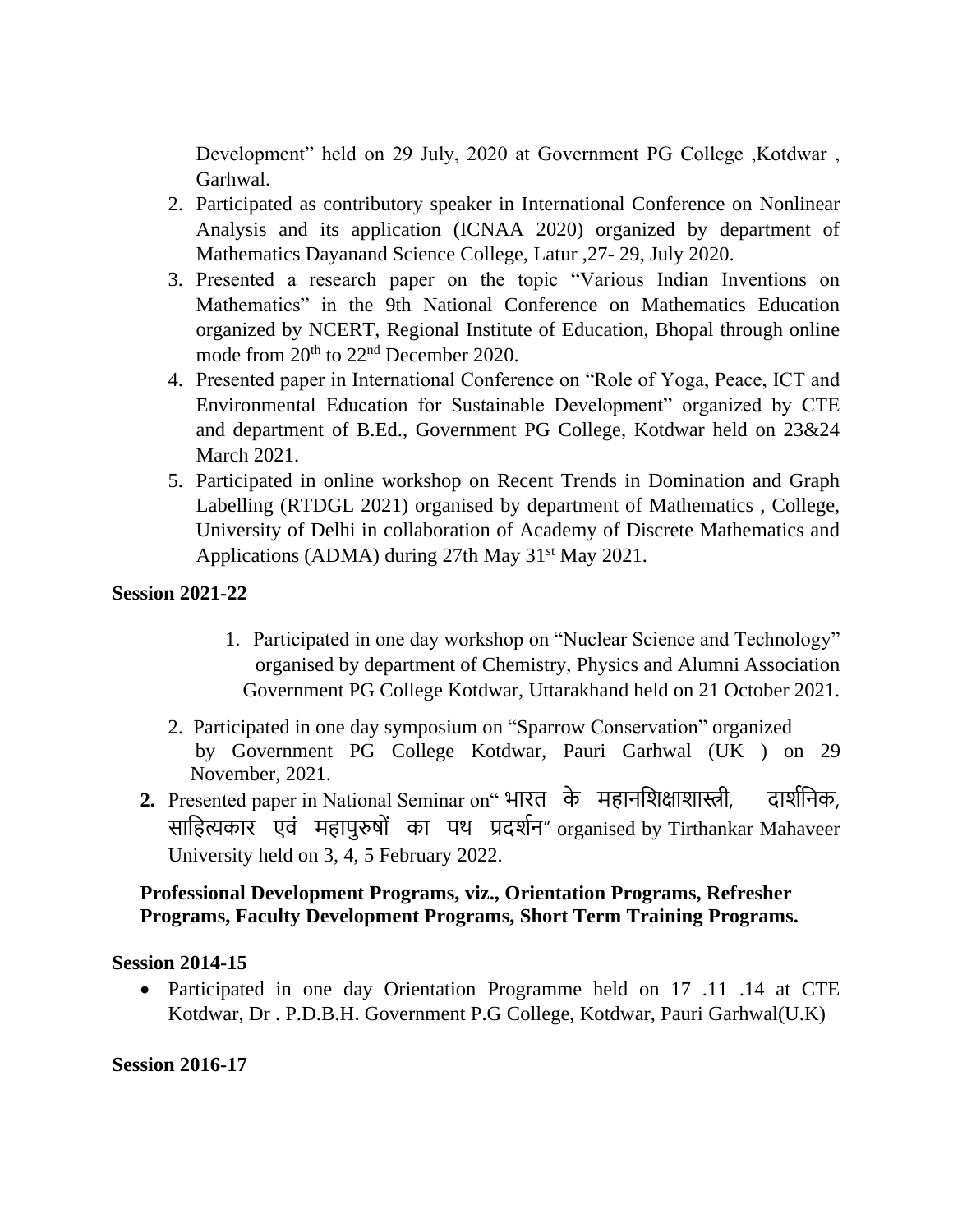• Participated in Orientation program -32 from 04 July 2016 to 1<sup>st</sup> August 2016 at UGC HRDC, Kumaun University ,Nainital (U.K).

#### **Session 2017-18**

• Participated in 5<sup>th</sup> Refresher Course in Mathematics and Statistics (core) from 27 July 2018 to 16 August 2018 at HRDC, Devi Ahilya Bai Vishwavidyalaya, Indore (M.P).

## **Session 2019-20**

- 1. Participated in one day Orientation Programme for CTE faculty members organized by college of Teacher Education Government PG College, Kotdwar, Garhwal ,30 September, 2019.
- 2. Participated in the online Faculty Development Program (held on 16th May 2020) on "Fuzzy Sets and Systems" organized by Department of mathematics( shift-ll ), Patrician College of Arts and Science ,Chennai.
- 3. Completed one week faculty Development Programs on "Open Source Tools for Research" from 8 June to 14 June, 2020 organized by Teaching Learning Centre Ramanujan College ,University of Delhi.

### **Session 2020-21**

- 1. Completed one week Pedagogical Training for Teachers on "Tools for online Teaching Learning and Evolution" from  $1<sup>st</sup>$  July to  $6<sup>th</sup>$  July, 2020 organized by School of Mathematical Sciences, Swami Ramanand Teerth Marathwada University, Nanded( Maharashtra).
- 2. Participated in in five day faculty development program on "Research Trends in Applied Mathematics "organised by Department of Mathematics, Lal Bahadur Shastri Government first grade college, held from  $3<sup>rd</sup>$  September 2020 to  $7<sup>th</sup>$ September 2020.
- 3. Completed one week online short term training program on "Emerging Trends in E- learning: catalyst for Reforming Higher Education" by Faculty Development Centre HNB Garhwal University, during December 10 to 16, 2020, under PMMMNMTT scheme of MHRD Government of India.
- 4. Participated in 5 days Faculty Development Program on "Impact of Covid-19 on Higher Education and Research initiatives from 24 to 28 May 2021 organised by Sri Venkateswara College of Engineering & Technology, Pondicherry in association with Indian Society for Technical Education, New Delhi.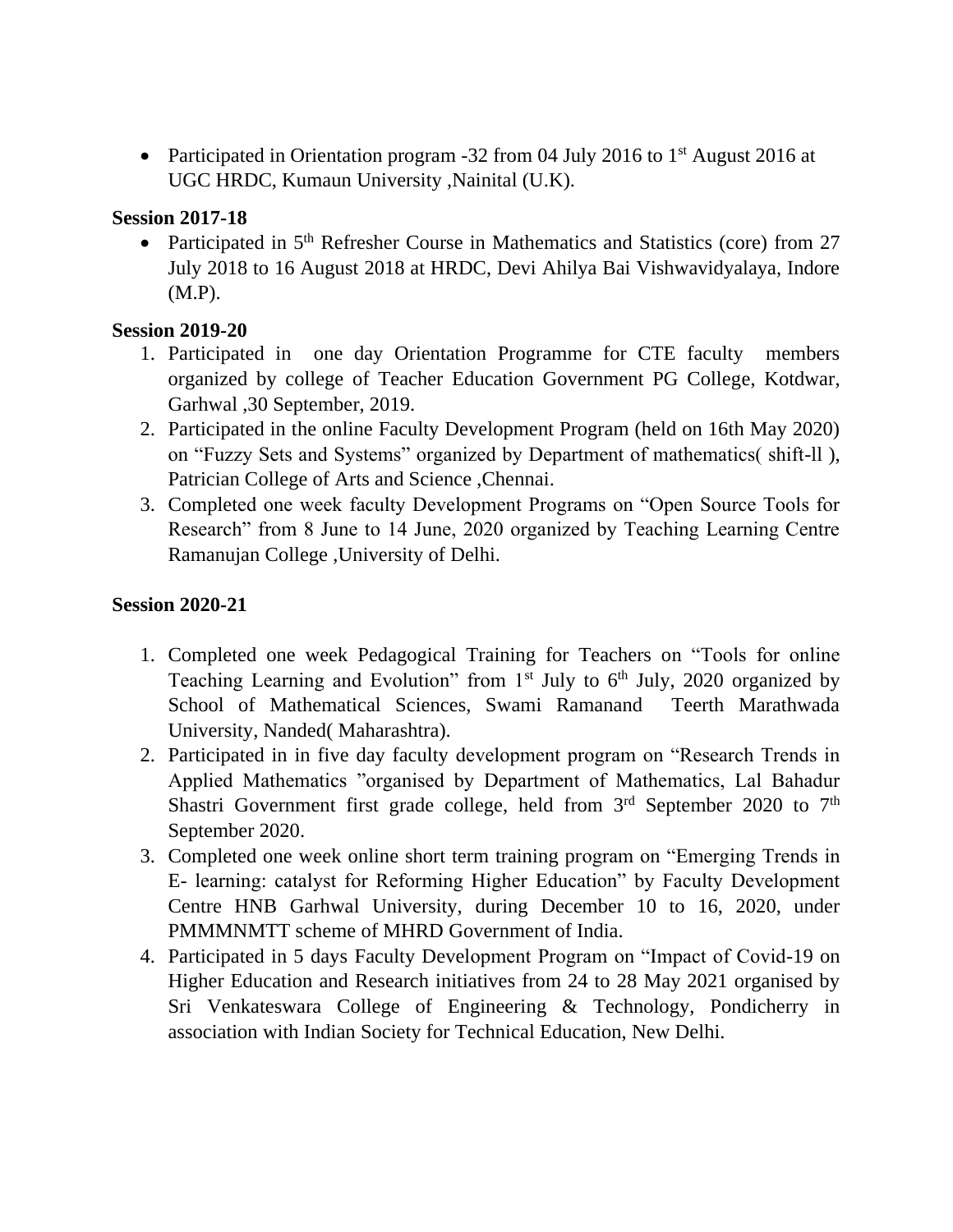## **Session 2021-22**

**1.** Completed Online Two Weeks Refresher Course in Mathematical Sciences organised by Teaching Learning Centre Ramanujan , University of Delhi, from 14 June 2021 to 28 June 2021.

### **Details of Research Papers / Books**

### **Year 2004-2005**

- "SulbKara's Theorem, its Application to find the value of √2**,** √5 and scholar's view on Sulbkara's Theorem of square on the diagonal", An International Journal of Physical Sciences, "ActaCienciaIndica", vol. XXXIM NO.2,349-358(2005).
- "Construction of Syenacit from Baudhayana Sulba Sutra" Ganita- Bharati Bull.SOC.HISTMATH, vol.27, NOS,1-4(2005).
- "Construction of some important vedis from sulba sutra; Journal of National & Physical Sciences, vol.18(2),35-46(2004).
- "Some Geometrical Constructions from Baudhayana Sulba Sutra", Journal of Natural & Physical Science, Vol 18(1),57-67(2004)
- "Karnai and related Construction from Baudhayana Sulba Sutra" ACCST Research Journal, vol.II, No.1,Jan-2004,4-10.
- Presented paper "Construction of syenacit from Baudhayana sulba sutra in International Vedic Conference on "Contribution of the vedas to the world" Organized by Gurukula kangari University, Haridwar and Published in Ganita-Bharati Bull.SOC.HISTMATH, vol 27,104-128,Nos 1-4,(2005)

### **Year 2012-13**

• "Numerical solution of ordinary Differential Equation", Proceedings of Academica Conference 2012, HE Uttarakhand.

### **Session 2017-18**

Two Mathematics books are Published for B.Sc (co-author):

- Algebra, Anand Publisher, ISBN/ISSN number-93-86080-38-7.
- Linear algebra Anand publisher ISSN/ ISBN number-978-93-86080-15-8.

### **Session 2018-19**

• One Paper Published in Online International Interdisciplinary ResearchJournal ISSN.Number- 2249-9598. Title is "Various Vedic Mathematics Techniques for Calculations", Volume-08, April 2018 special Issue.